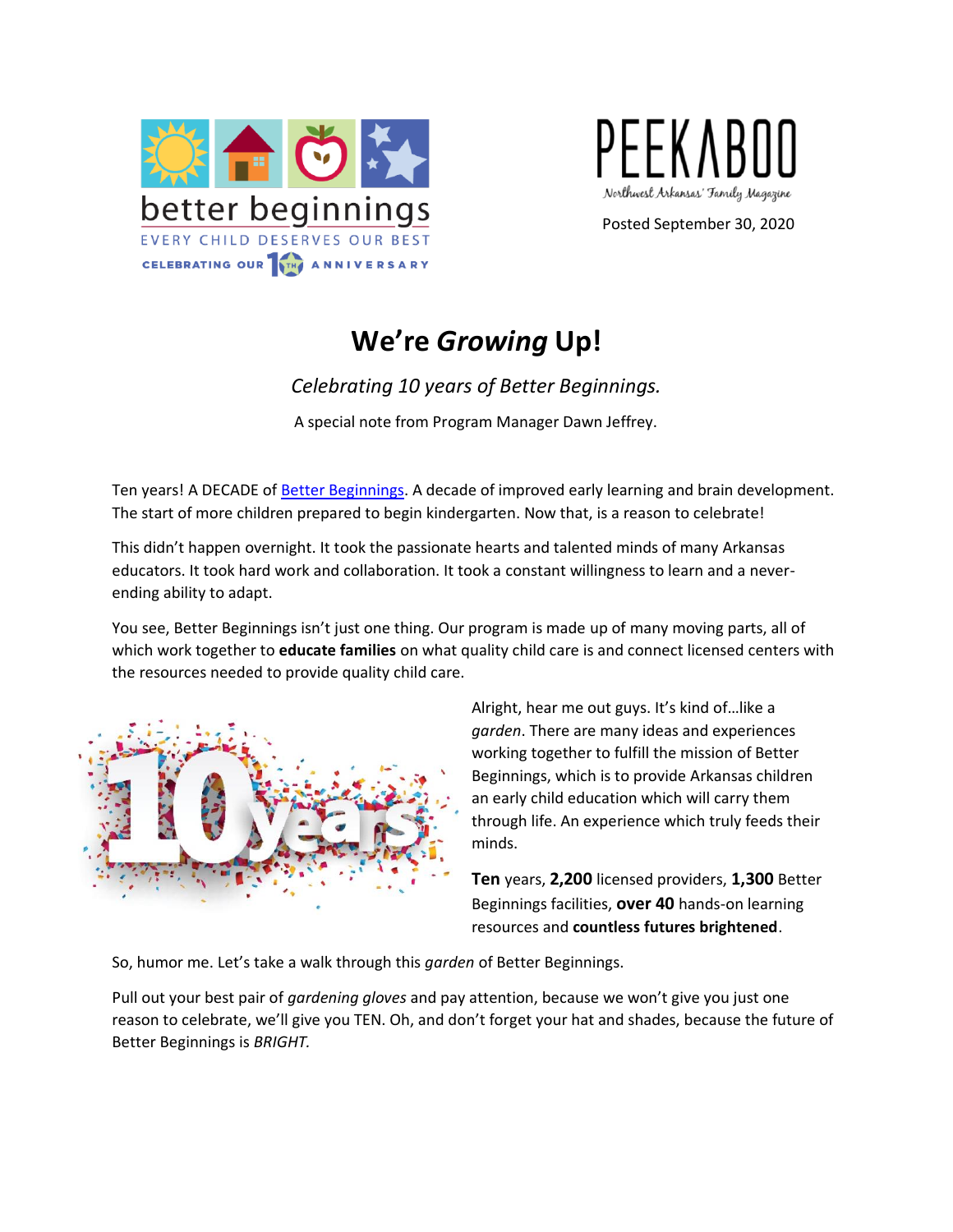

#### **[#1: Resources](https://arbetterbeginnings.com/parents-families/family-resource-library)**

Arkansas Better Beginnings has *planted* over FORTY hands-on learning resources, available in ou[r Family](https://arbetterbeginnings.com/parents-families/family-resource-library) [Resource Library](https://arbetterbeginnings.com/parents-families/family-resource-library) a[t arbetterbeginnings.com.](https://arbetterbeginnings.com/)

Resource activities can be done at home with simple things you have in the house. They are walletfriendly and safe.

Parents, if you don't know what I'm talking about, you have permission to pause your reading and check them out [here. Y](https://arbetterbeginnings.com/parents-families/family-resource-library)ou have to see these.

## **[#2: Education](https://www.youtube.com/watch?v=83icPnRVMDU&t=1s)**

Did you know that before Better Beginnings, a lot of parents in Arkansas didn't know what [quality child](https://www.youtube.com/watch?v=83icPnRVMDU&t=1s) [care](https://www.youtube.com/watch?v=83icPnRVMDU&t=1s) meant? In fact, many thought child care was just expensive babysitting. Additionally, some didn't even see the importance of providing their young child with early education.

That's where we come in. We are passionate about reminding families that early education experiences are the *roots* of your child's learning. It is our mission to teach parents that quality child care isn't worksheets, it's interactive [learning through play. W](https://arbetterbeginnings.com/parents-families/family-resource-library/play-is-learning-parent)e are dedicated to connecting Arkansas providers with the tools they need to provide our kids with the best early education experience possible.

Before we know it, these kiddos will be our leaders. So, we're here to tell you, this early child care stuff, it matters.

#### **[#3: Professional Training and Development](https://arbetterbeginnings.com/providers-teachers/providers)**

Educators are forever-learners. They're like the *Evergreen Perennials* of the garden. (Oh yea, I went there.)

They constantly *prune* their skills so your child can *thrive.*

Through our multilevel star-rating system, providers and facilities have access to training and new resources. We share curriculum and other tools in our monthly Provider newsletter, *[The Buzz.](https://arbetterbeginnings.com/about-us/media-center/better-beginnings-buzz)* Providing quality child care takes planning, consistency and hard work. But we do it. Because our kids deserve it.

*Pssst… if you don't already receive The Buzz, [sign up here!. W](https://visitor.constantcontact.com/manage/optin/ea?v=0010YFcABXlzqUUSr2rdueJVEBA0AWSHqzomgvck7kQdUGrvC-vfrLw81GDTcdzobYX1IaSQj-Dxubck6E2KshOPA%3D%3D)e have one for families and providers, and it's GOOD.*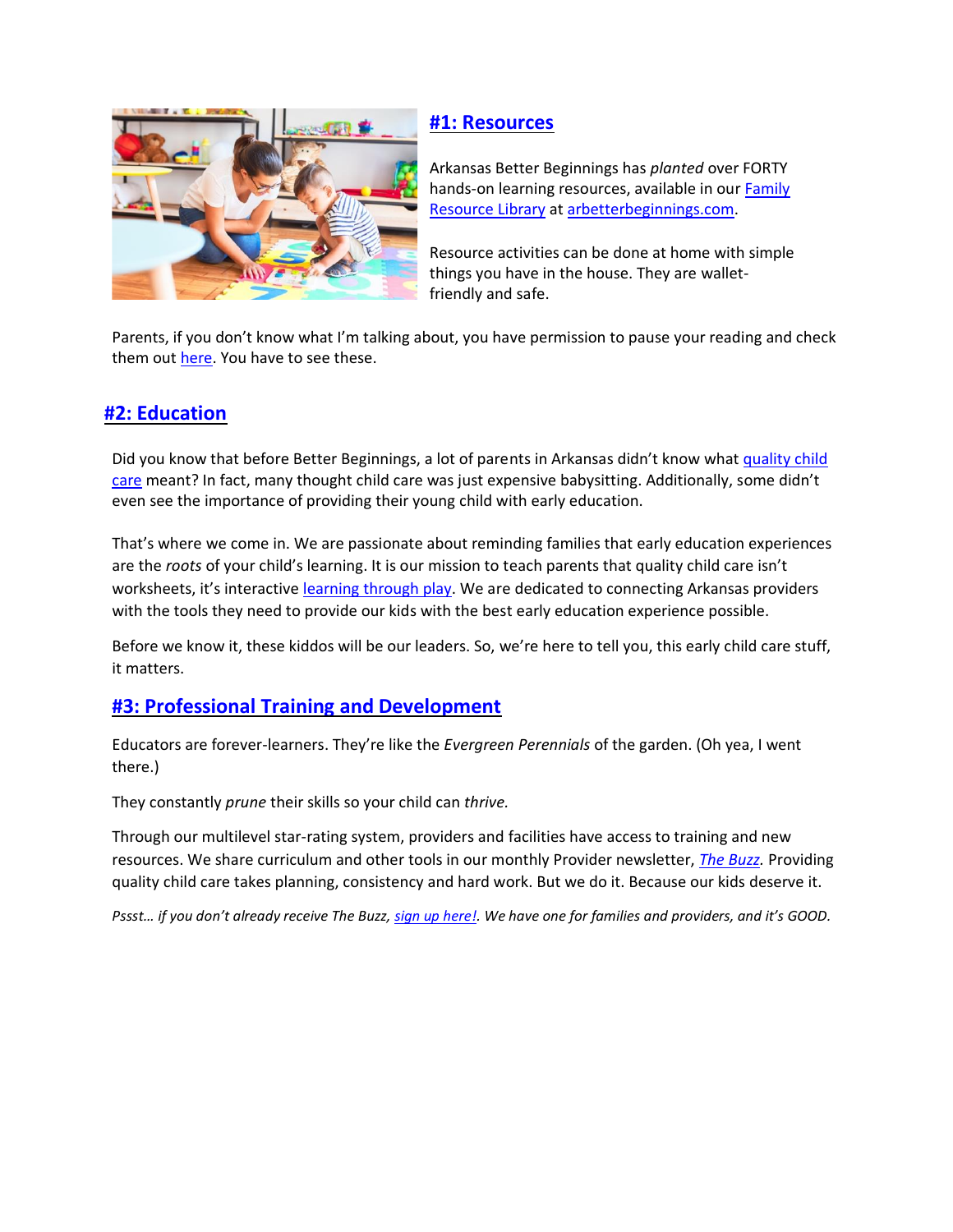#### **[#4: Science](https://arbetterbeginnings.com/parents-families/family-resource-library/science-parent)**

One of our three academic focuses is science. Believe it or not, it's an important part of [prepping](https://arbetterbeginnings.com/parents-families/resource-library/kindergarten-readiness-checklist)  [your](https://arbetterbeginnings.com/parents-families/resource-library/kindergarten-readiness-checklist) [child for kinder](https://arbetterbeginnings.com/parents-families/resource-library/kindergarten-readiness-checklist)*GARDEN*.

Don't worry. You don't need to hang the Periodic Table of Elements above your fireplace and no lab coat is needed. Science is all around us, and your backyard is the best classroom. Talk about the trees and how they start as a seed, just like how she started as a baby and will grow into a grown-up like you!



[Here's a great resource to get you started](https://arbetterbeginnings.com/parents-families/family-resource-library/play-explore-learn-outdoors)[.](https://arbetterbeginnings.com/parents-families/family-resource-library/play-explore-learn-outdoors)

#### **[#5: Math](https://arbetterbeginnings.com/parents-families/family-resource-library/talk-math-parent)**

Another one of our academic focuses, and another critical skill your child will use in kinder*GARDEN.*

I can hear the groans from here. I know, a lot of us don't get along with numbers. That doesn't make it any less important, though. You can find plenty of resources online that will help you refresh your memory on things like **the quadratic equation, exponents, long-form division and multiplying** 

**KIDDING!** It's not that serious. How about counting the trees outside as you talk to your little one about living and growing things in the backyard?

We have seven math resources on our website. Check them out. You'll see how simple it can be.

#### **[#6: Literacy](https://arbetterbeginnings.com/parents-familiesfamily-resource-library/literacy)**

Our last, but **absolutely-positively not least**, academic focus is literacy. Our literacy resources offer more than book suggestions. *(Though, if you haven't seen one of our latest literacy resources, [Brown Bear,](https://arbetterbeginnings.com/parents-familiesfamily-resource-library/literacy/what-do-you-see) [Brown Bear, What do you See?,](https://arbetterbeginnings.com/parents-familiesfamily-resource-library/literacy/what-do-you-see) let me go ahead and suggest you check that one out. It's a classic and our resource will guide you through fun activities to pair with the book!)*



You see, literacy skills will *season* your child's learning—in every subject! It will help him learn words so he can hold engaging conversations. It will teach her to listen.

We have 12 literacy resources online, and they cover all of that.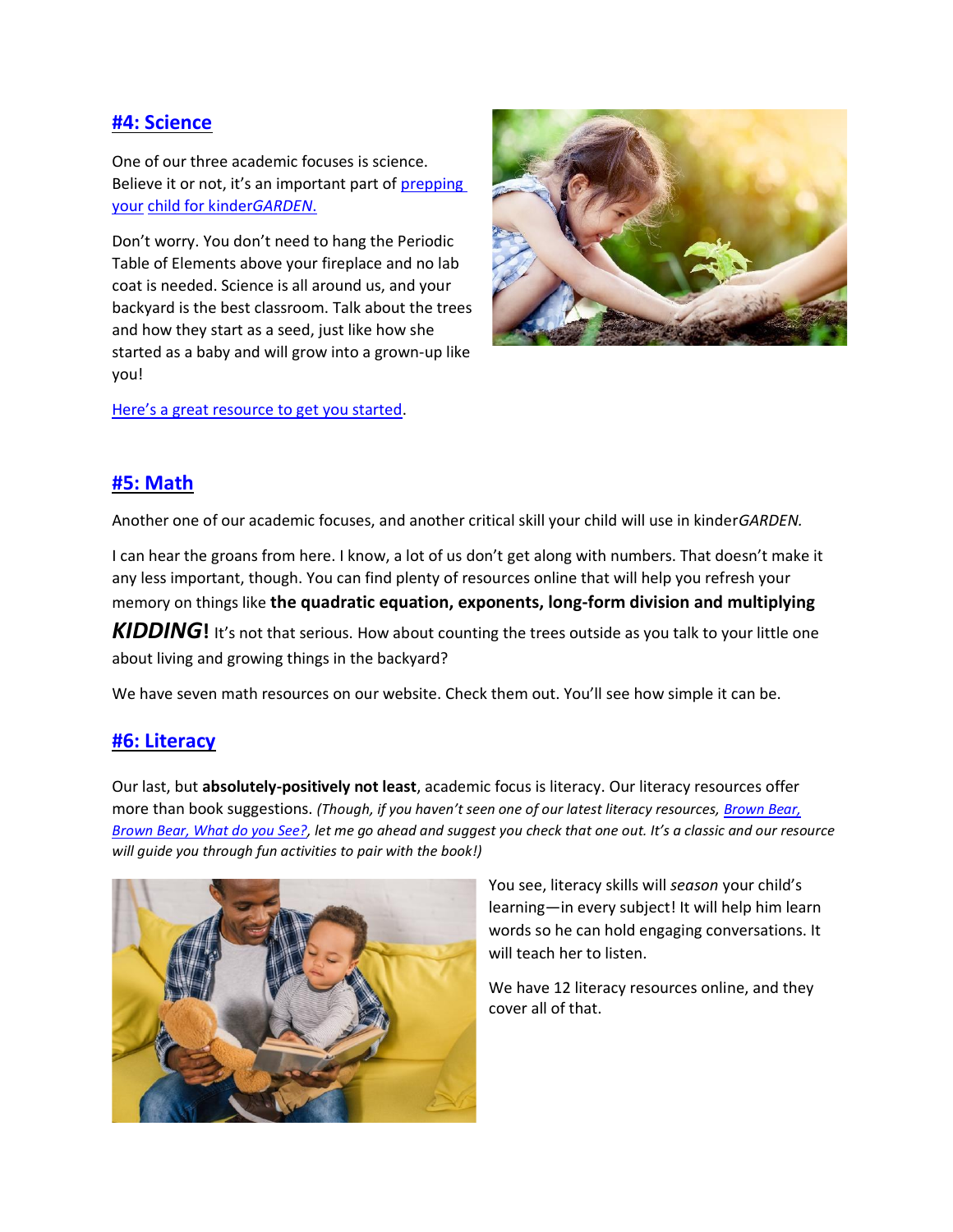

## **[#7: Play](https://arbetterbeginnings.com/parents-families/family-resource-library/play-is-learning-parent)**

Sometimes, you just need to *soak up the sun* and *feel the wind* on your face. Sometimes you just need to play.

Did you know [learning](https://arbetterbeginnings.com/parents-families/family-resource-library/play-is-learning-parent/play) through play is the best way your child learns? This is where her creativity *sprouts* and her imagination *blooms.* It *cultivates* her mind because it gets her involved. Even better, it instills in her a *thirst* for learning.

Make it fun, and keep it simple. Bake cookies and practice math. Act out your favorite story. Go to the zoo for science lessons.

### **[#8: Spanish Resources](https://arbetterbeginnings.com/espa%C3%B1ol)**

YEP. Over 40 learning resources are available in Spanish. You can find them under the [Español](https://arbetterbeginnings.com/espa%C3%B1ol/biblioteca-de-recursos-en-espa%C3%B1ol) tab on our website. How cool is that?

## **[#9: Help Choosing Child Care](https://arbetterbeginnings.com/parents-families/how-choose-child-care)**

Okay so you know what quality child care is, and you know it's important. Your next step? [Choosing child](https://arbetterbeginnings.com/parents-families/how-choose-child-care) [care. T](https://arbetterbeginnings.com/parents-families/how-choose-child-care)here is a special *environment* for every child. Some need more *shade*, while others need *direct sunlight*. The options can be overwhelming.

No worries, though. Under our **Parents and Families** tab, you'll find an entire section dedicated to help you get through the *wildflowers*. We focus on three types of child care, and you'll want to know about each of them. We have [checklists](https://arbetterbeginnings.com/parents-families/how-choose-child-care/choosing-appropriate-child-care/choosing-child-care) and classroom [ratio](https://arbetterbeginnings.com/parents-families/how-choose-child-care/choosing-appropriate-child-care/classroom-ratios) information too, assuring you choose appropriate care for your child. There are also resources that will connect you with child care [payment assistance.](https://arbetterbeginnings.com/parents-families/how-choose-child-care/help-paying-child-care)